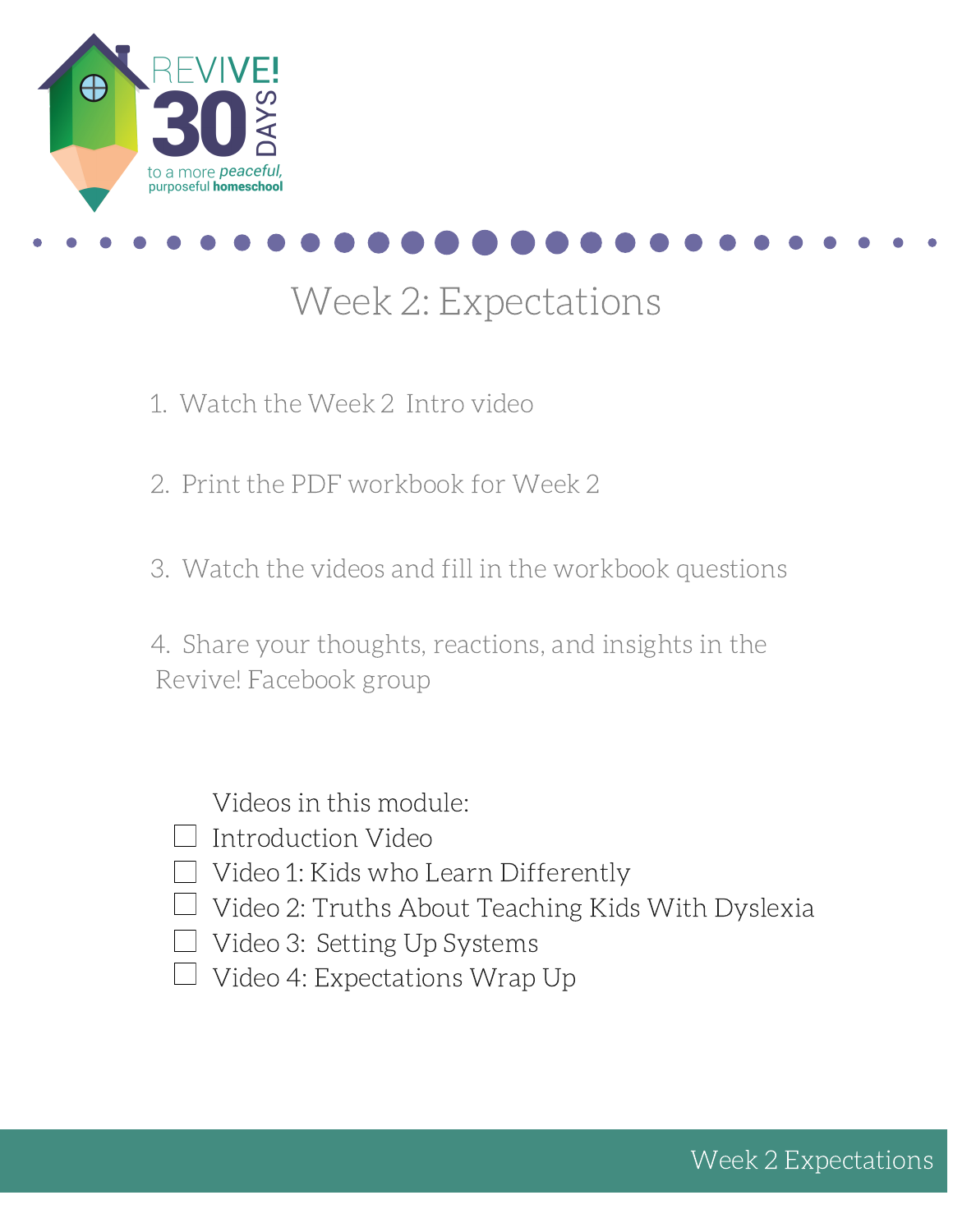

## Week 2: Expectations: Introduction

Think About It

What are some expectations of home educating that were not met by your experience? Where did these expectations come from?

Think about how the change in expectations of British dancer Gillian Lynne changed her life. How could you change the expectations of your unique learners?

Week 2.0 Expectations INTRO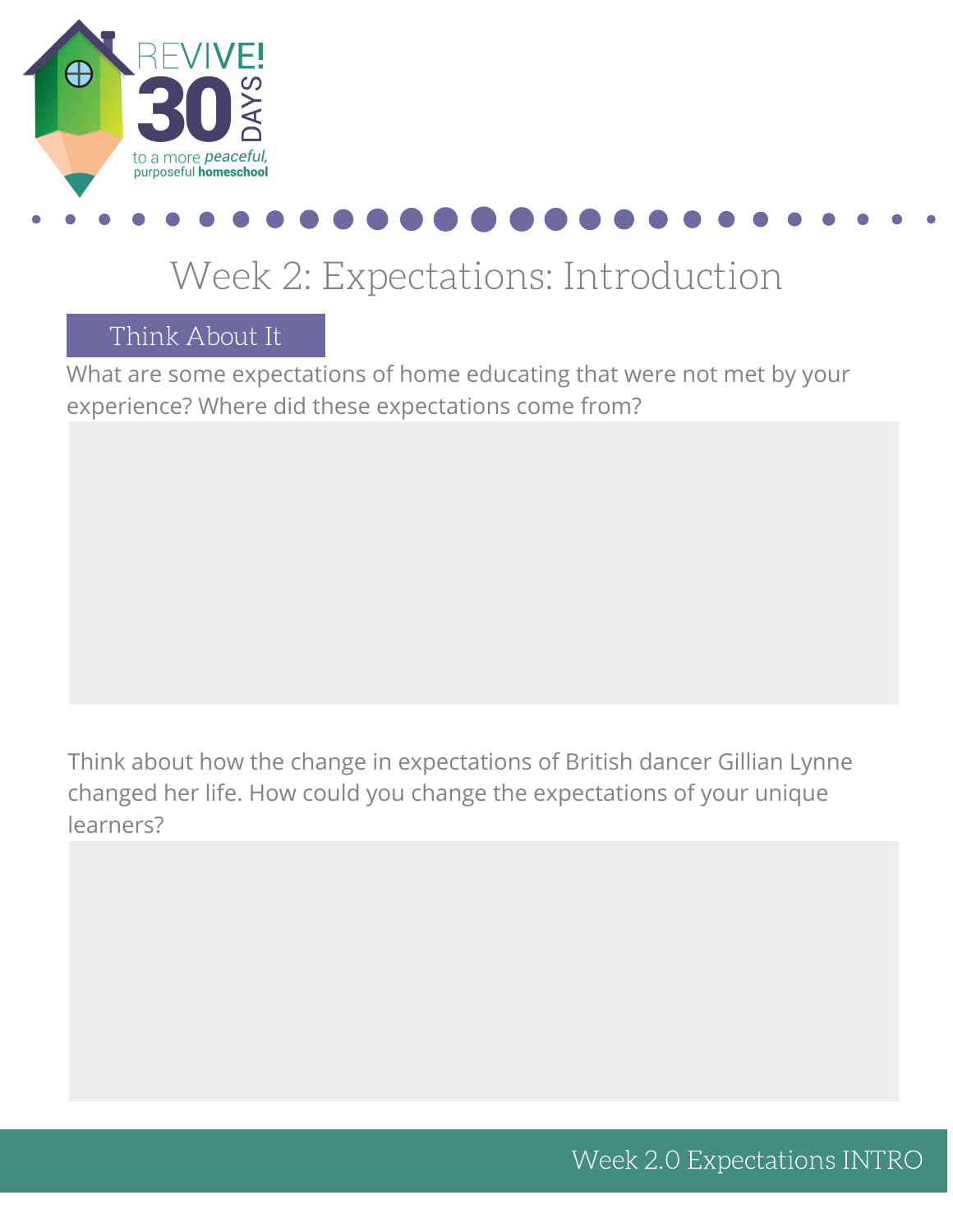

### Week 2.1 Different Learners

### Think About It

In your own words, describe how dyslexia is a difference in brain wiring that results in a difference in learning. Be sure to mention that effects of this difference on intelligence. This is super important. Learn this and practice it and be able to share these understandings with others who may question your methods of teaching.

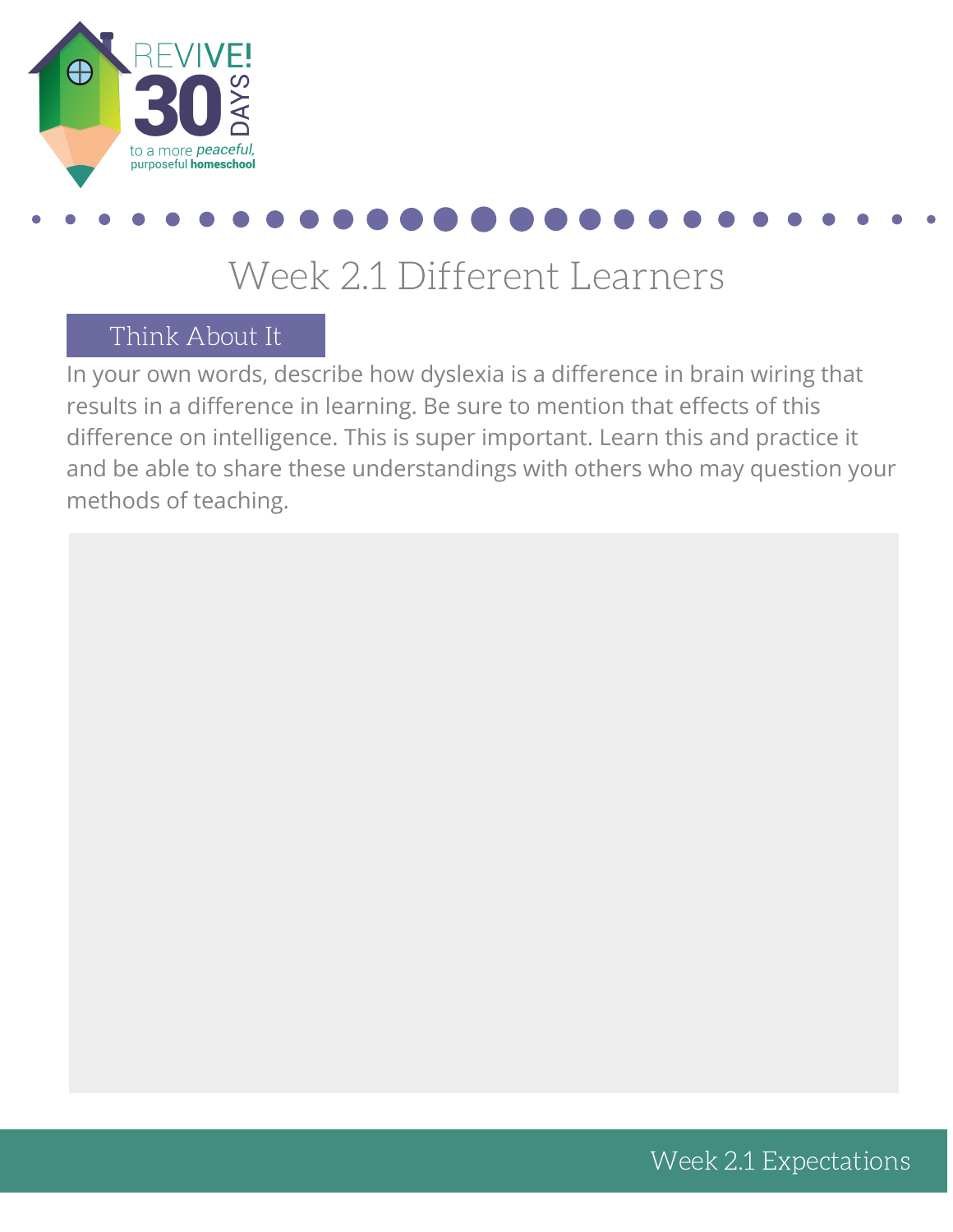



### Week 2.1 Different Learners

Think About It

Write each of your children's names in the chart below. Name 3 things that they are good at or enjoy - academic or non-academic.



Week 2.1 Expectations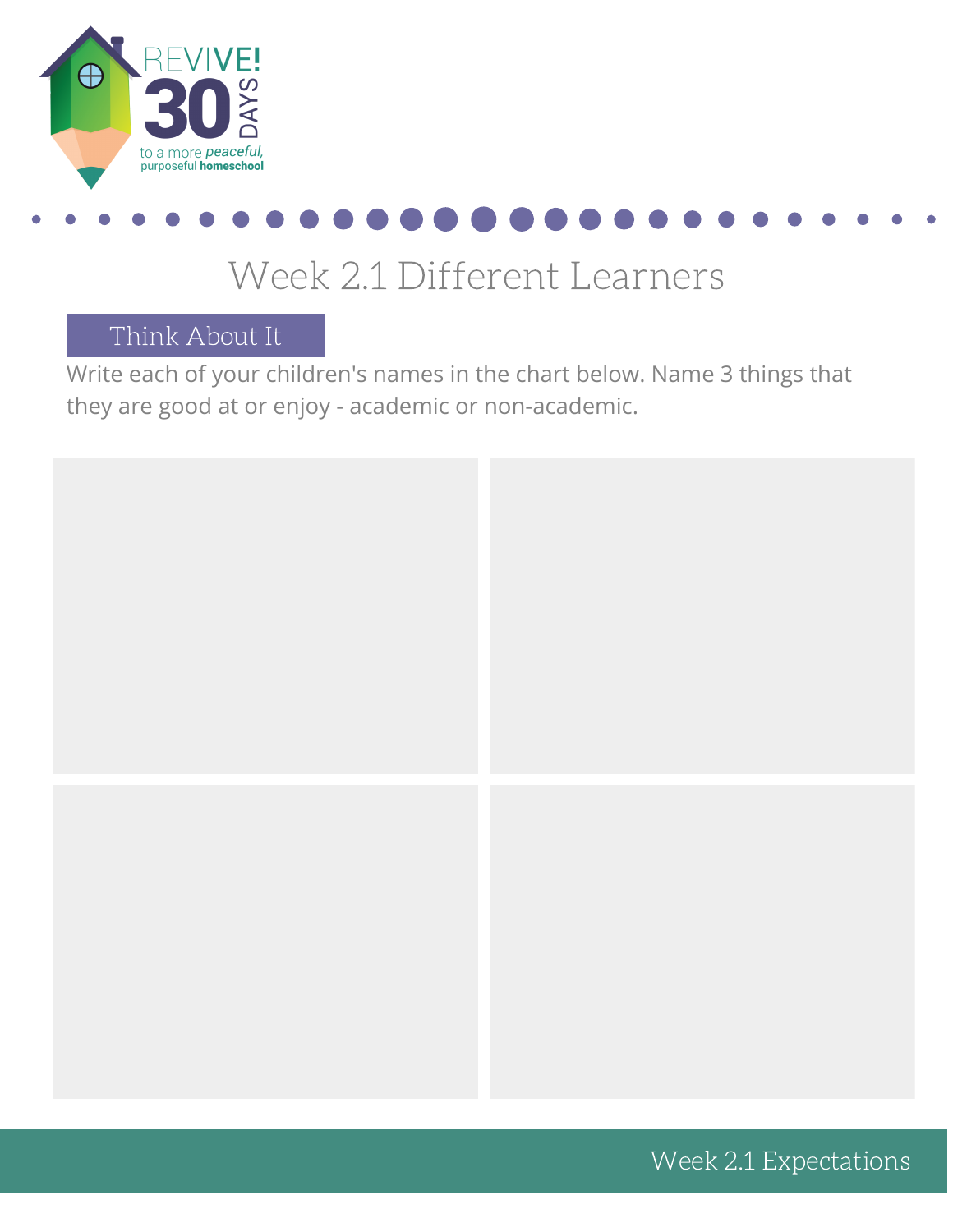



### Week 2.1 Different Learners

Think About It

Use this space to brainstorm ways you can use these interests to teach them or provide a more engaging learning environment for each child.



Week 2.1 Expectations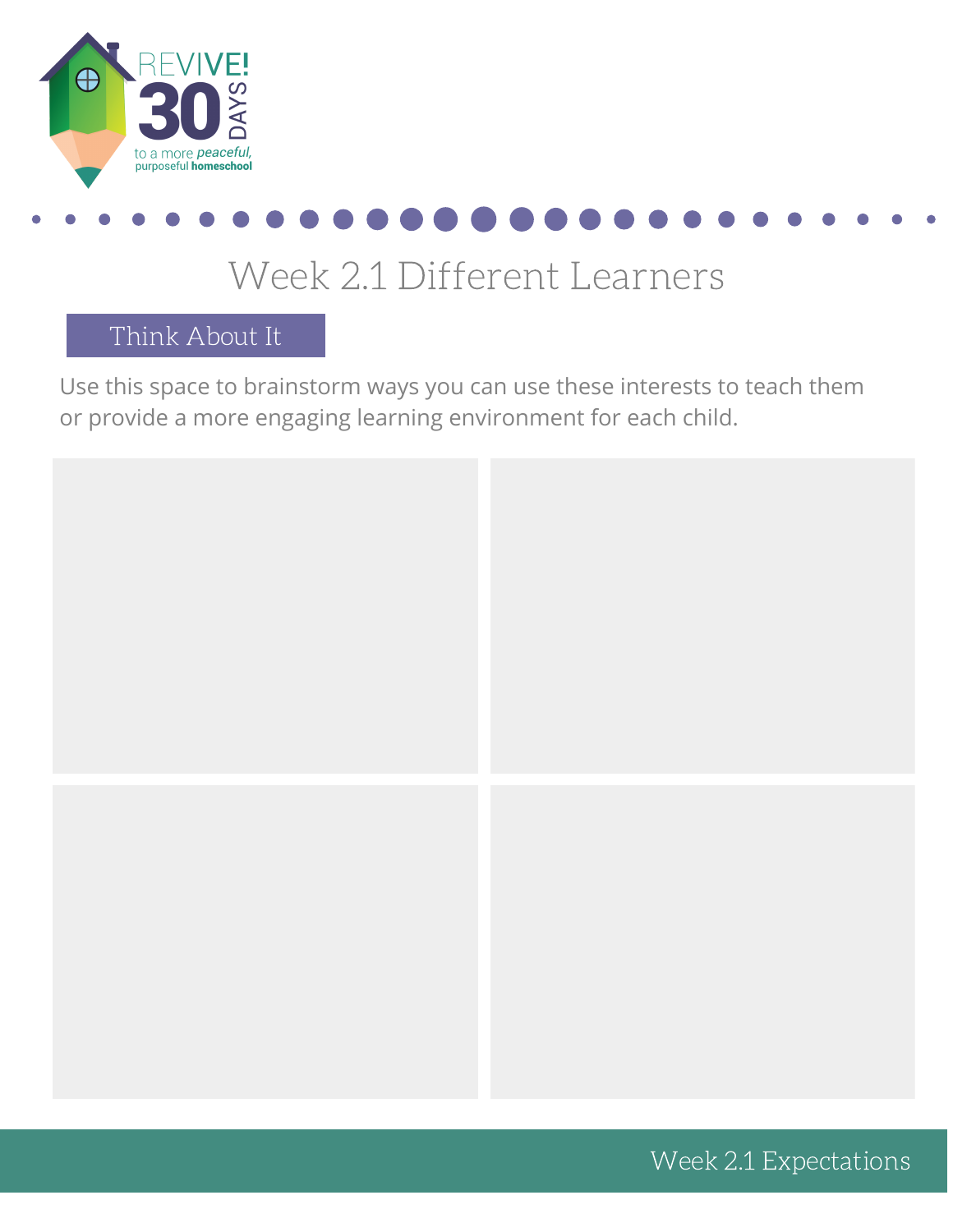

# Week 2.2 Four Truths About Dyslexic Learners

### Think About It

How do each of these 4 truths change your expectations of your unique homeschool?

Truth #1: Kids with dyslexia take off with language arts later than traditional learners.

Truth #2: Most kids with dyslexia become fluent by middle school and can catch up in 1-2 years and be ready for high school.

Week 2.2 Expectations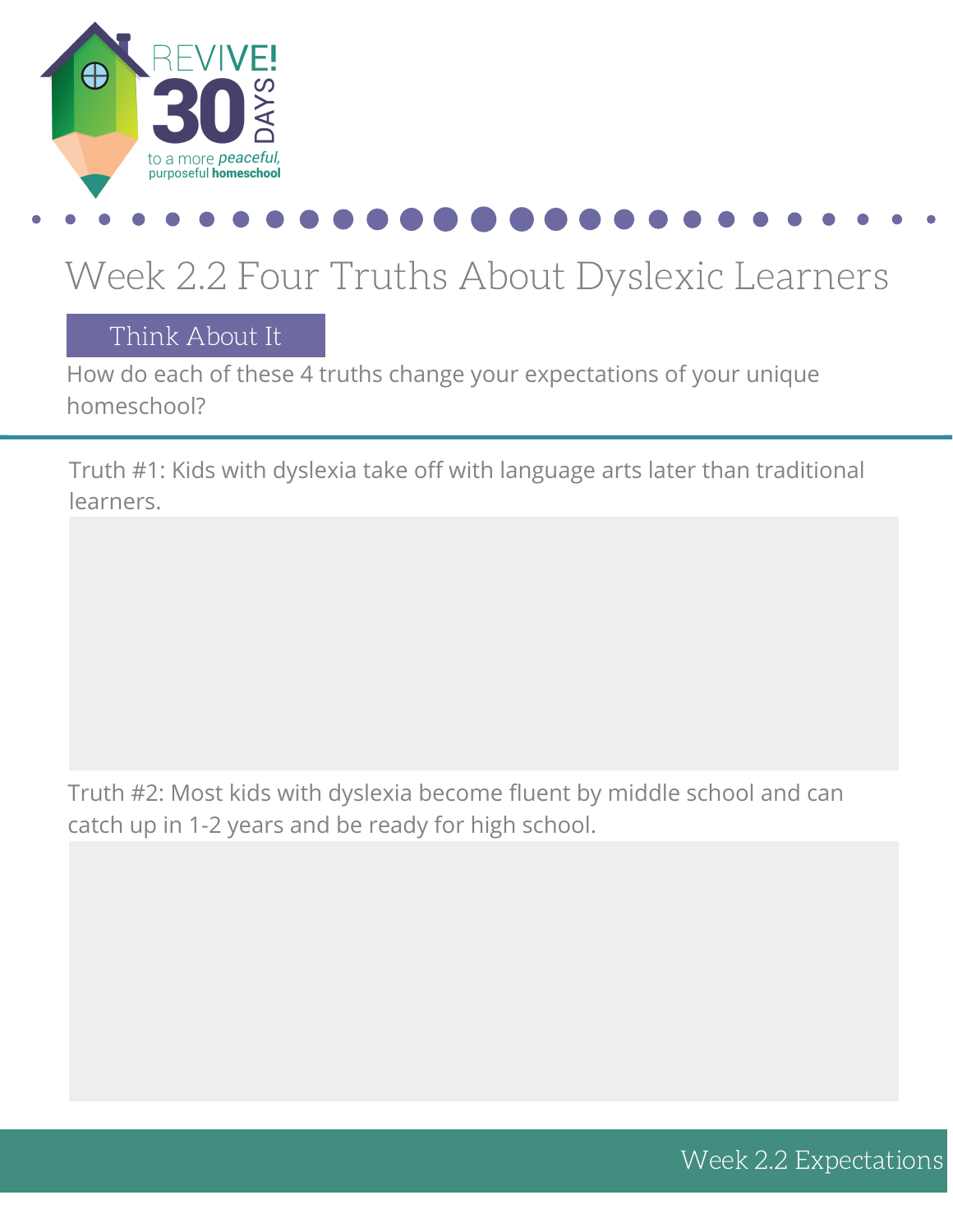

## Week 2.2 Four Truths About Dyslexic Learners

Think About It

How do each of these 4 truths change your expectations of your unique homeschool?

Truth #3: It's okay to set up systems and focus on progress not grade level.

Truth #4: You could be balancing accommodations with remediation throughout their school years. And that is okay!

Week 2.2 Expectations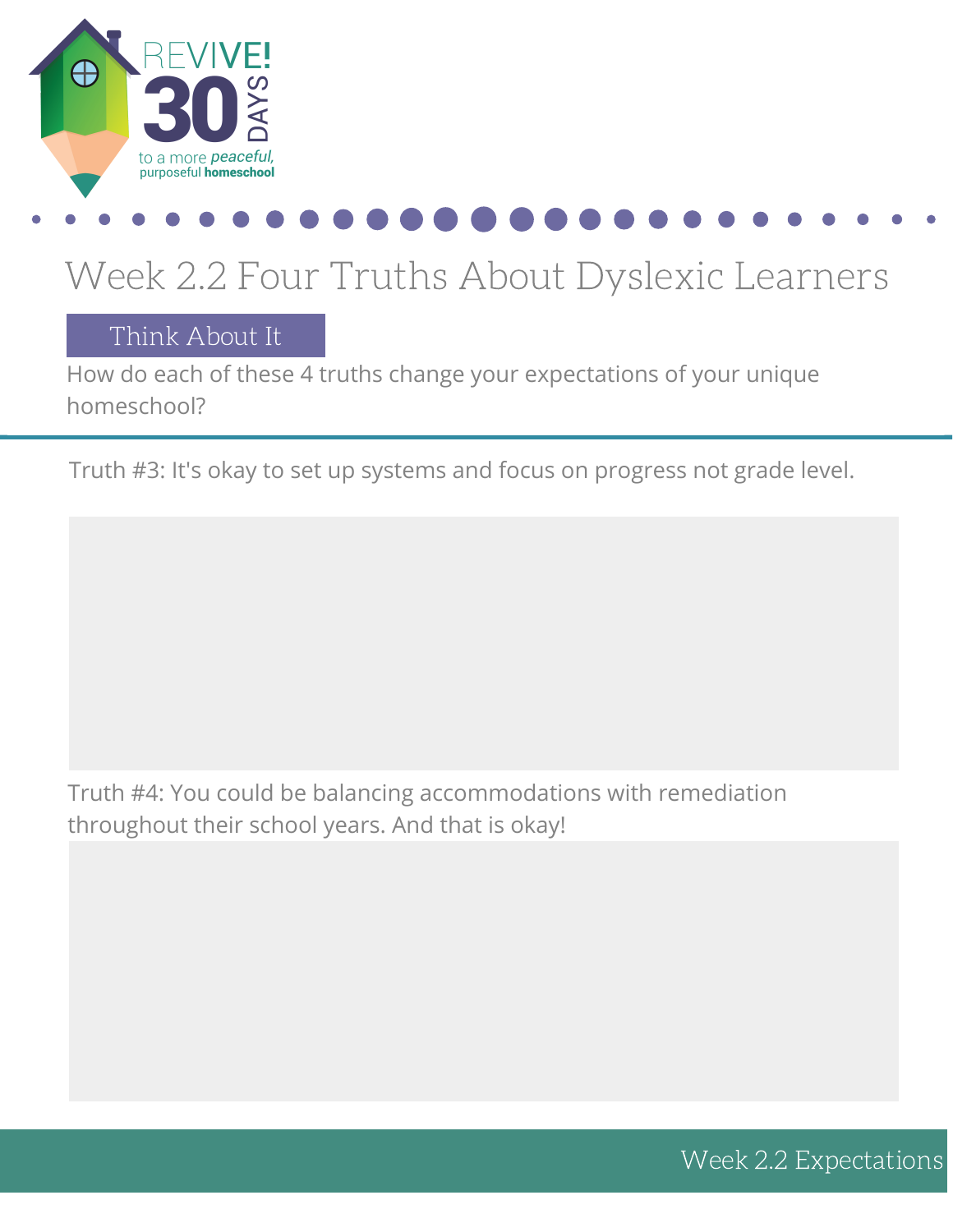

## Week 2.2 Four Truths About Dyslexic Learners

### Think About It

What things do you have control over in your homeschool? What things do you NOT have control over?

What will you focus on in your homeschool?

Week 2.2 Expectations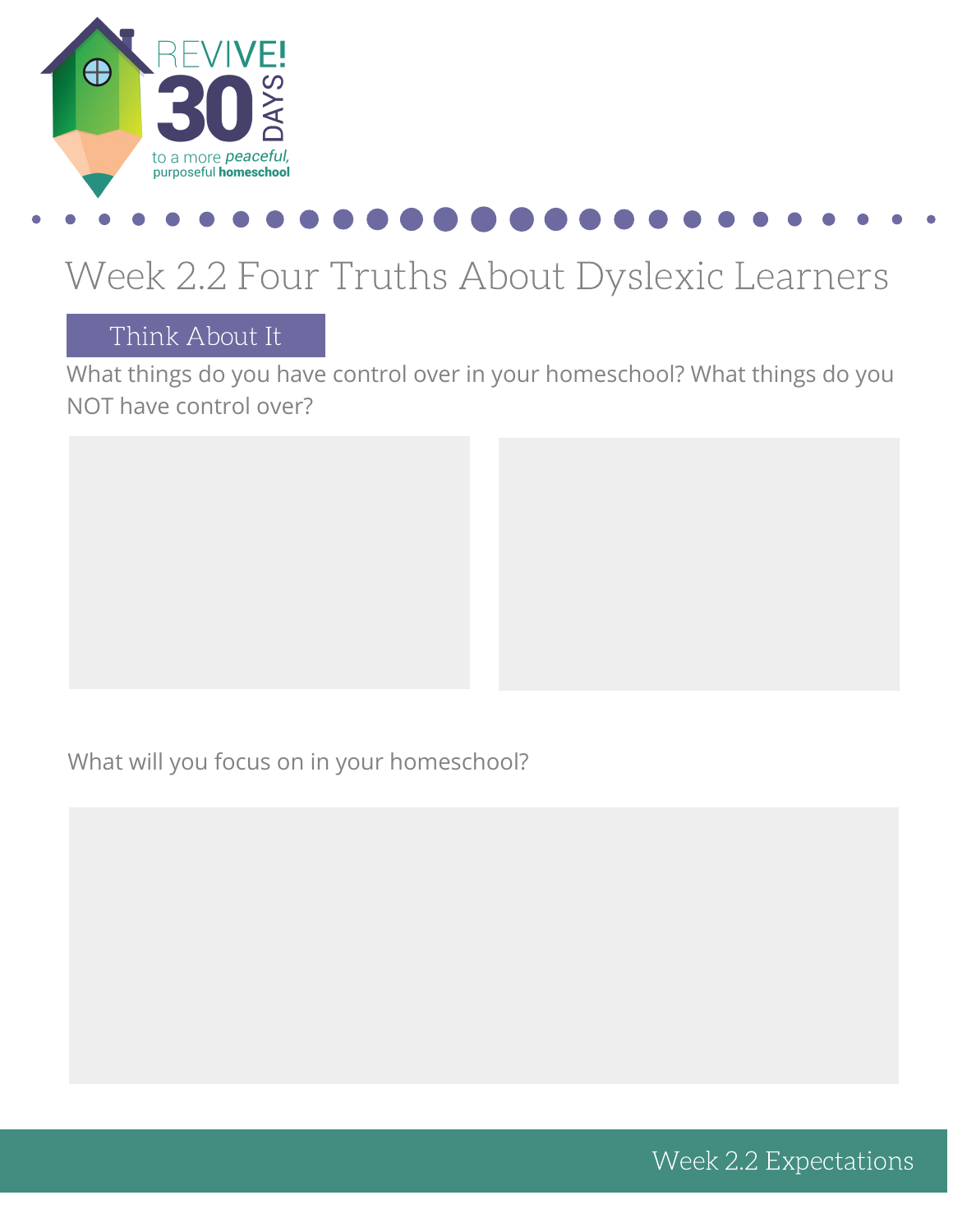

## Week 2.3 Systems

### Take Action

Write each of your children's names in the chart below. Brainstorm 1, 2, or 3 things that they need to do to complete a Minimum Viable Homeschool Day (MVHD). See the resources page for a link to a post on creating your MVHD.



Week 2.3 Expectations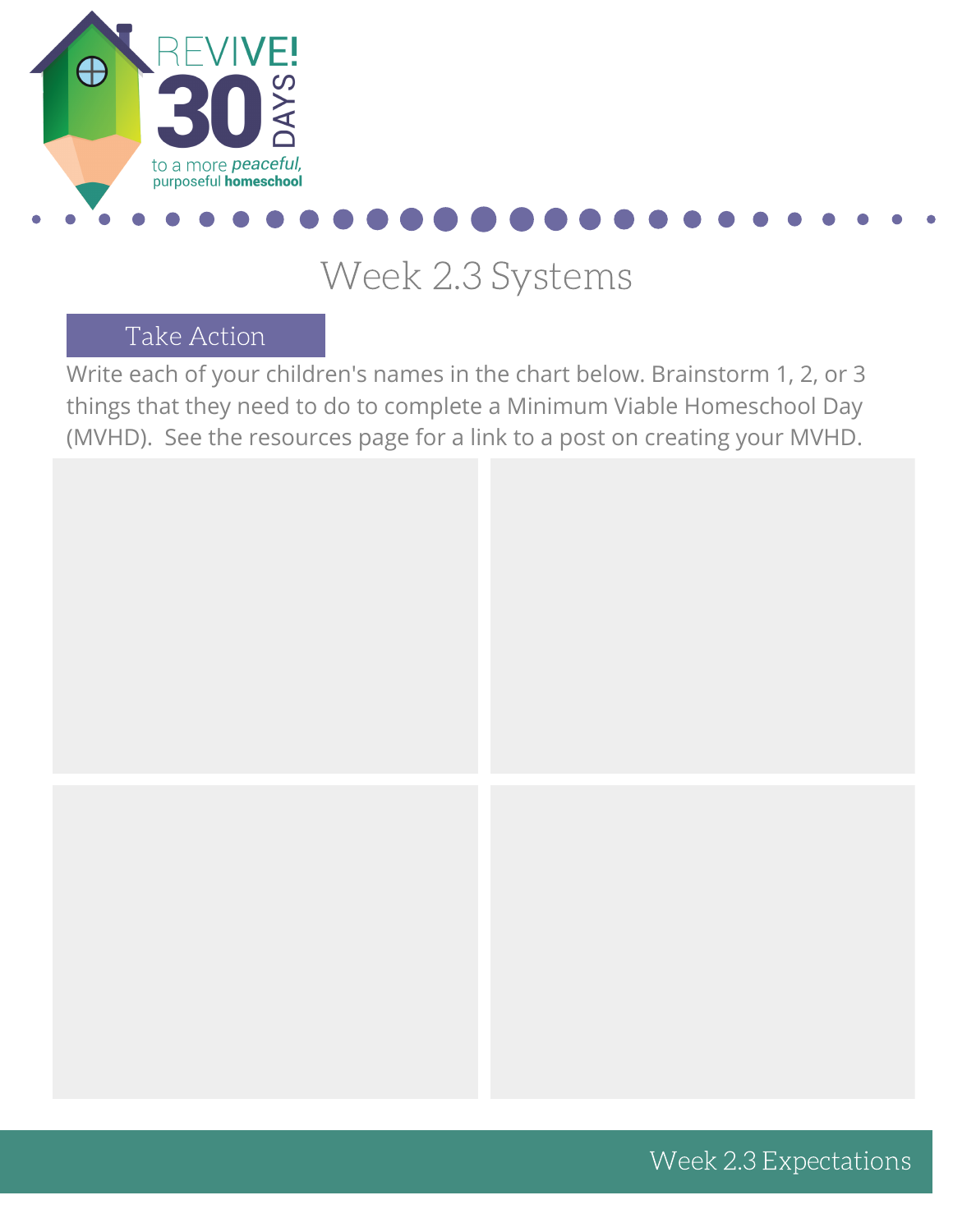



## Week 2.4 Expectations

Think About It

List some expectations that you can change.

How will focusing on progress help you stop comparing and find more peace in your homeschool?

Week 2.4 Expectations